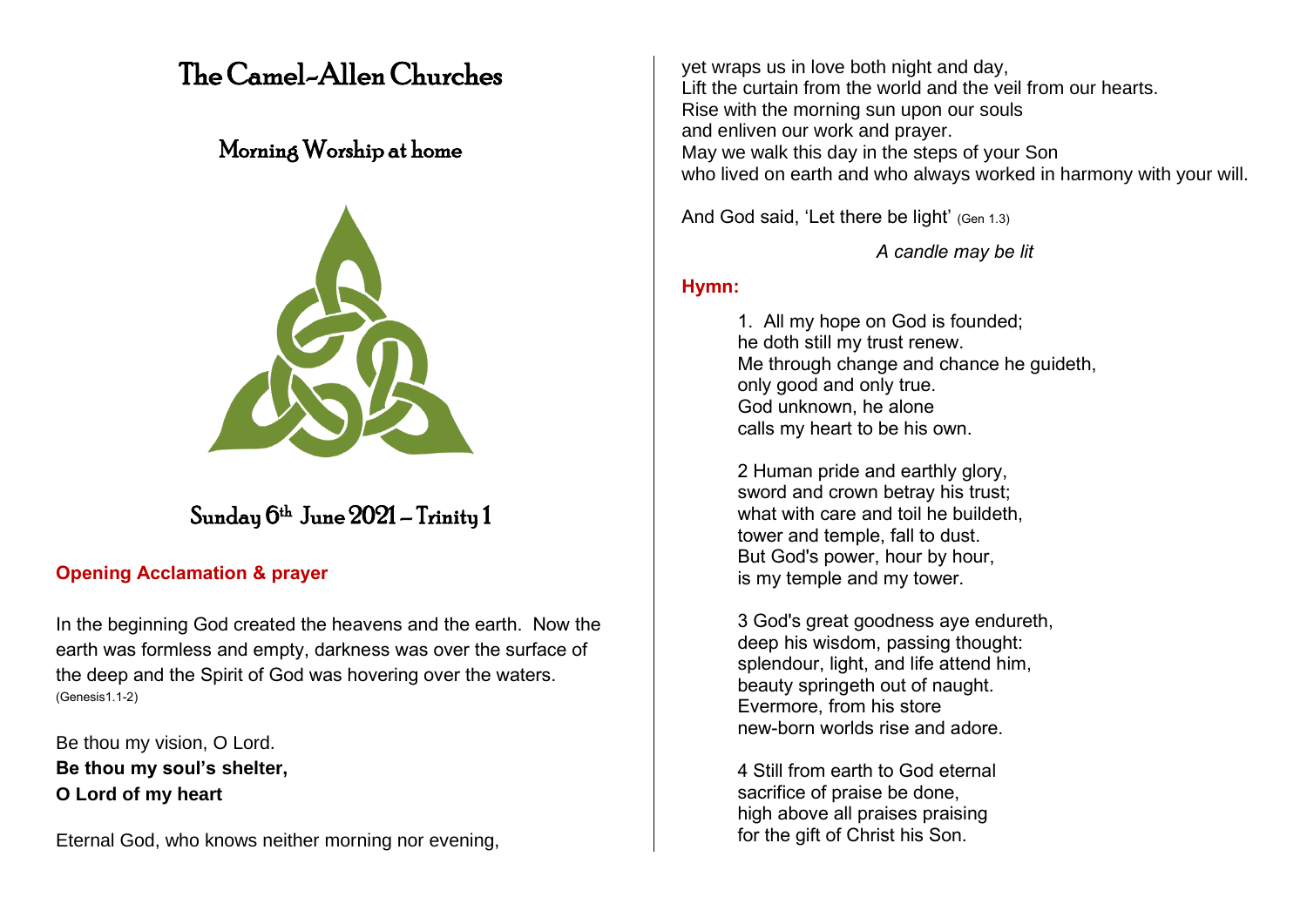Christ doth call, one and all: ye who follow shall not fall.

#### **We make our confession**

So God created man in his own image, in the image of God he created him; male and female he created them

And God saw everything that he had made, and behold, it was very good. (Gen1.27, 31)

Secure in the knowledge that God, who created us, loves us dearly, let us now confess before him those sins of which we are ashamed, and which fill our lives with darkness and despair...

#### *Silence may be kept*

**High King of Heaven, Father of all, in our pride and our weakness we have failed you and we are truly sorry. For the sake of your Son, Jesus Christ our Saviour, who died for us, forgive us our sins and bind us to you with cords of compassion that we may once again walk in the light of your love.**

#### **and receive God's forgiveness…**

May the High King of Heaven, with Jesus his Son, have mercy upon you. May all that dismays you and fills you with fear be cleansed and forgiven. and in the power of the Spirit may you never be separated from the love of God in Christ Jesus our Lord. **Amen**.

O Lord, open our lips,

**And our mouths shall sing your praise.** Let us worship the Lord **All praise to his name.**

> **Eternal light shine in our hearts Eternal goodness deliver us from evil Eternal power be our support Eternal wisdom scatter the darkness of our ignorance.**

**Eternal pity have mercy on us That with our all our heart and mind And soul and strength we may seek your face And be brought by your infinite mercy To your holy presence**

*Alcuin of York*

## **The alternative Collect for the first Sunday after Trinity**

God of truth, help us to keep your law of love and to walk in ways of wisdom, that we may find true life in Jesus Christ your Son. **Amen**



## **Gospel Reading**

#### **Mark 3.20-35**

 $20$ and the crowd came together again, so that they could not even eat. <sup>21</sup>When his family heard it, they went out to restrain him, for people were saying, 'He has gone out of his mind.' 22And the scribes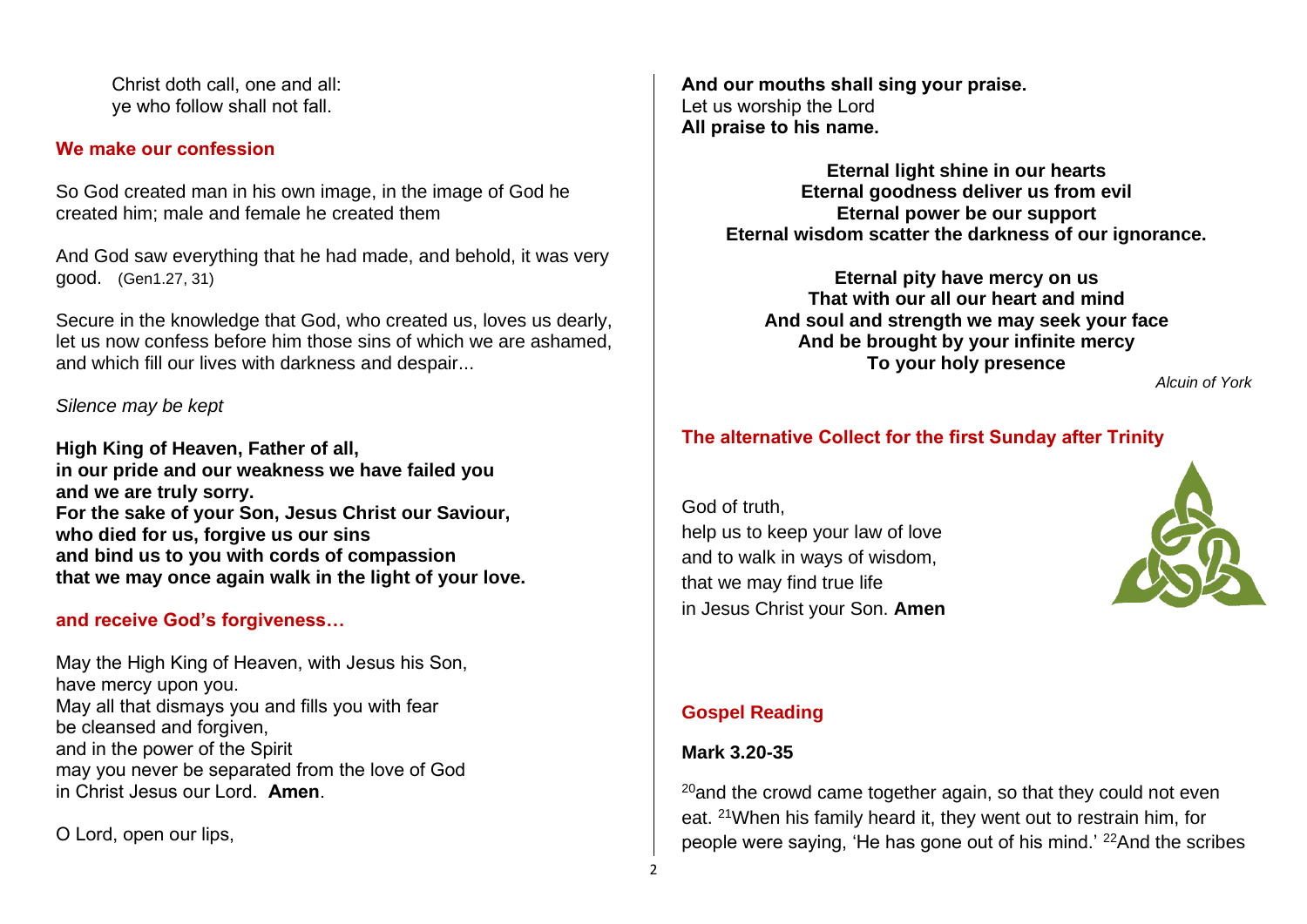who came down from Jerusalem said, 'He has Beelzebul, and by the ruler of the demons he casts out demons.<sup>'</sup> <sup>23</sup>And he called them to him, and spoke to them in parables, 'How can Satan cast out Satan?  $24$ If a kingdom is divided against itself, that kingdom cannot stand.  $25$ And if a house is divided against itself, that house will not be able to stand. <sup>26</sup>And if Satan has risen up against himself and is divided, he cannot stand, but his end has come. <sup>27</sup>But no one can enter a strong man's house and plunder his property without first tying up the strong man; then indeed the house can be plundered.

28 'Truly I tell you, people will be forgiven for their sins and whatever blasphemies they utter; <sup>29</sup>but whoever blasphemes against the Holy Spirit can never have forgiveness, but is guilty of an eternal sin'—  $30$ for they had said, 'He has an unclean spirit.'

31 Then his mother and his brothers came; and standing outside, they sent to him and called him. <sup>32</sup>A crowd was sitting around him; and they said to him, 'Your mother and your brothers and sisters are outside, asking for you.' <sup>33</sup>And he replied, 'Who are my mother and my brothers?' <sup>34</sup>And looking at those who sat around him, he said, 'Here are my mother and my brothers! <sup>35</sup>Whoever does the will of God is my brother and sister and mother.'



#### **Hymn**

Dear Lord and Father of mankind, Forgive our foolish ways; Reclothe us in our rightful mind, In purer lives Thy service find, In deeper reverence, praise, in deeper reverence, praise.

In simple trust like theirs who heard, Beside the Syrian sea, The gracious calling of the Lord, Let us, like them, without a word, Rise up and follow thee, rise up and follow thee.

O Sabbath rest by Galilee, O calm of hills above, Where Jesus knelt to share with thee The silence of eternity, Interpreted by love! Interpreted by love!

Drop thy still dews of quietness, Till all our strivings cease; Take from our souls the strain and stress, And let our ordered lives confess The beauty of thy peace, the beauty of thy peace.

Breathe through the heats of our desire Thy coolness and thy balm; Let sense be dumb, let flesh retire; Speak through the earthquake, wind, and fire, O still, small voice of calm, O still, small voice of calm.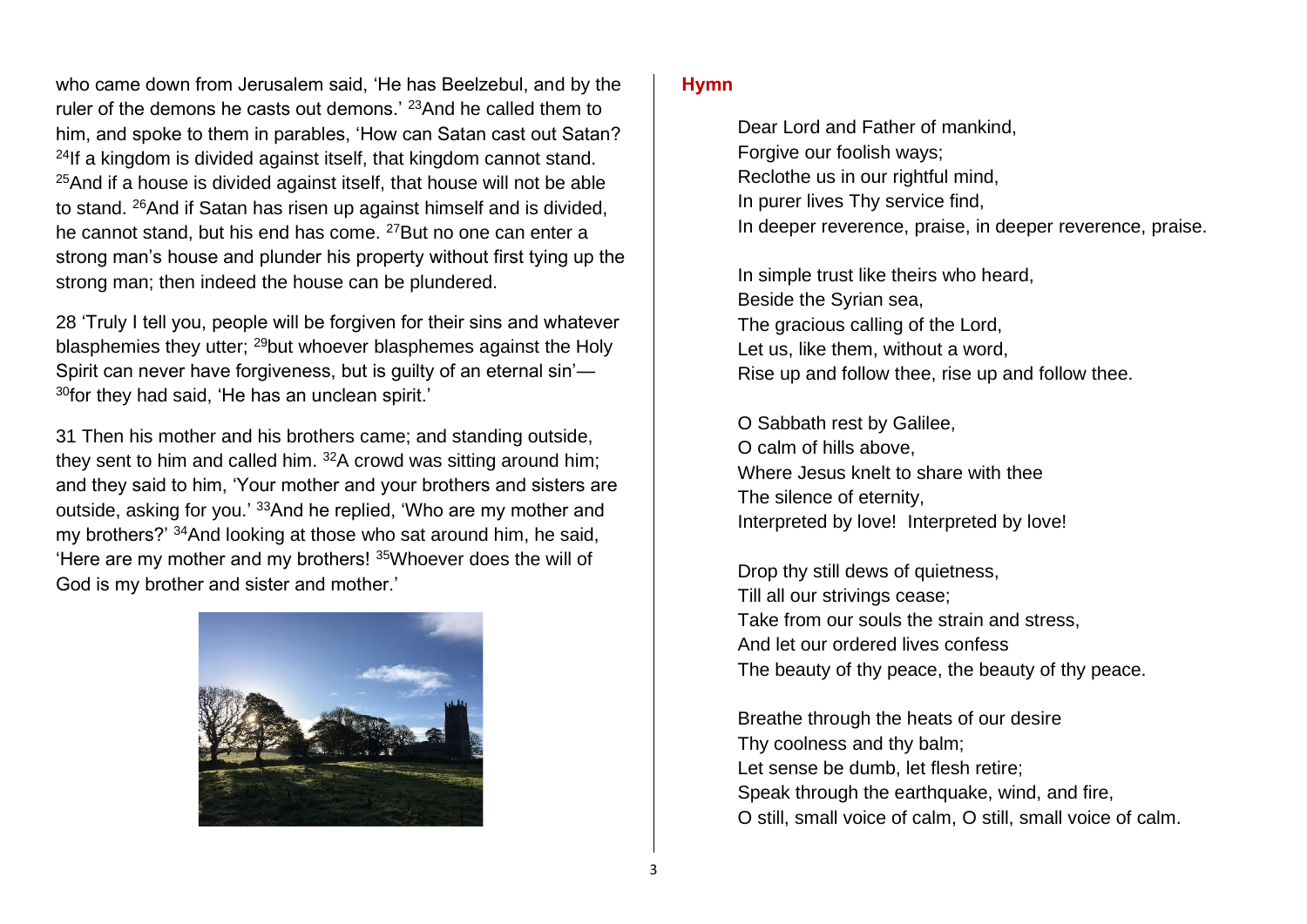

#### **Reading - 2 Cor 4.13-5.1**

 $13$  But just as we have the same spirit of faith that is in accordance with scripture—'I believed, and so I spoke'—we also believe, and so we speak, <sup>14</sup>because we know that the one who raised the Lord Jesus will raise us also with Jesus, and will bring us with you into his presence. <sup>15</sup>Yes, everything is for your sake, so that grace, as it extends to more and more people, may increase thanksgiving, to the glory of God.

 $16$  So we do not lose heart. Even though our outer nature is wasting away, our inner nature is being renewed day by day. <sup>17</sup>For this slight momentary affliction is preparing us for an eternal weight of glory beyond all measure, <sup>18</sup>because we look not at what can be seen but at what cannot be seen; for what can be seen is temporary, but what cannot be seen is eternal.

<sup>5</sup>For we know that if the earthly tent we live in is destroyed, we have a building from God, a house not made with hands, eternal in the heavens.

#### **Reflection**

4

So we do not lose heart. - Even though it is a truth, universally acknowledged that… we are none of us getting any younger!

Most of us are all too often aware of the passing years - we can't read without our glasses, and sometimes not even with them. We sometimes give strange answers because we haven't always heard the question properly; we get out of the car and our knees protest. We can't do what we once did, and it can be hugely frustrating. In a thousand and one niggely little ways we are reminded of the passing of the years. And all too often it is in bigger and much more serious ways too, as we hear of our friends and contemporaries fighting serious illnesses, and we realise, as Paul wrote in our reading today, that the outer tent of our bodies is indeed wasting away - oh, I know how to cheer you up on a Sunday morning!

So, is life just a downward spiral from here on in: 'eat drink and be merry for tomorrow we die', sort of thing? And what if anything comes after that?

What comes after? That is a question I sometimes pose in funeral talks, but we really need to think about it before such times of crisis hit us: we need to be prepared, and we also need to consider it now, because it will have a bearing on how we live.

So what happens when we die? What does the Bible tell us, what has the church through the years believed?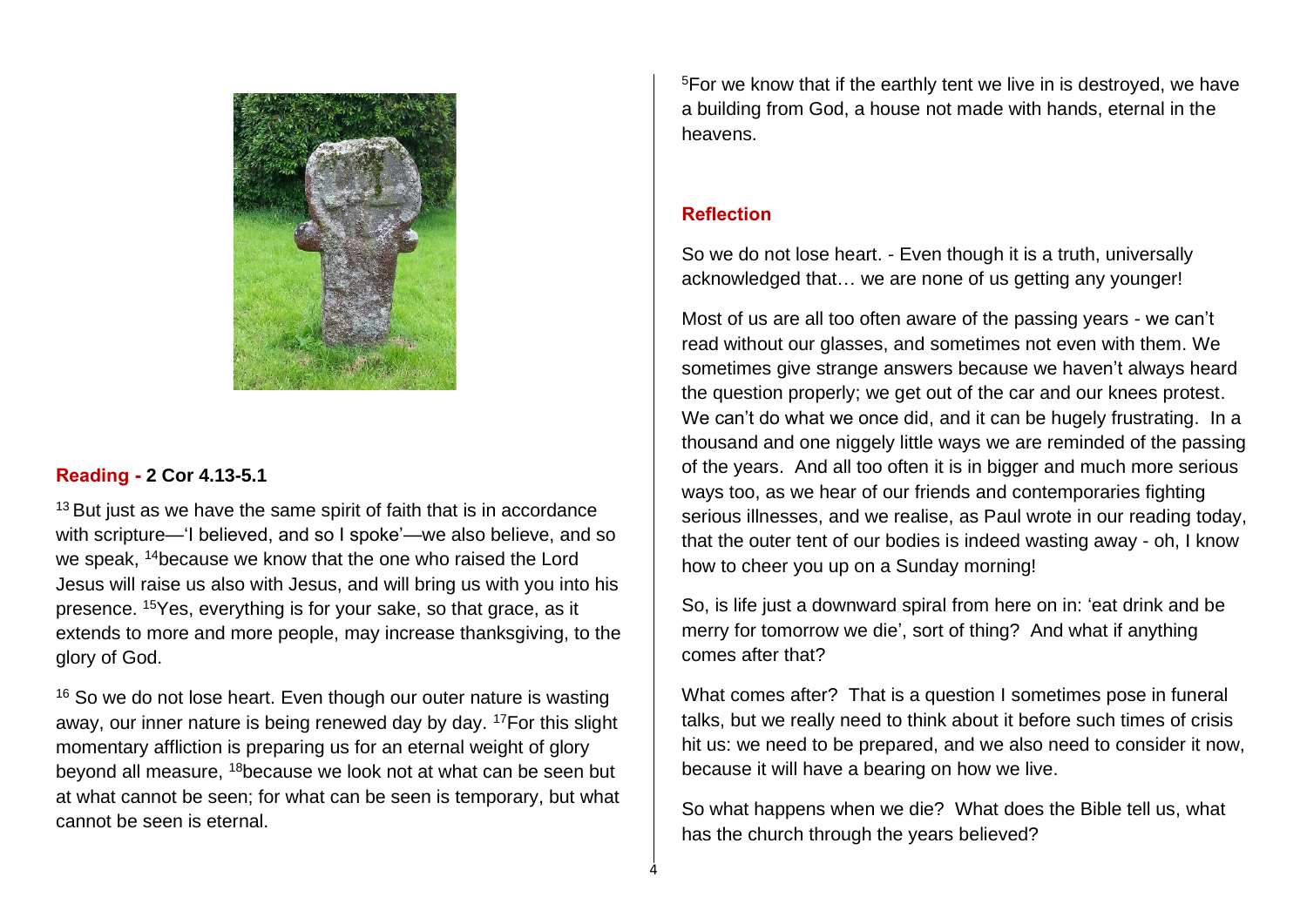First and foremost, we are people who believe in the Resurrection of the dead: we believe in the resurrection of Jesus *'For our sake he was crucified under Pontius Pilate; he suffered death and was buried. On the third day he rose again in accordance with the Scriptures*… we say it every week in the creed, it is a foundational tenet of our faith and its corollary is that we too shall be raised, therefore …'*we look for the resurrection of the dead and the life of the world to come.'!*

Our passage from the 2 Corinthians today tells us clearly: *we know that the one who raised the Lord Jesus will raise us also with Jesus and bring us with you into his presence!* 

No, we won't be 'one more angel in heaven' or 'one more star in the sky', sweet and comforting though these images might be, it's much better than that! As Jesus has been raised from the dead, so too *we*  shall be raised to be with God forever - to be in God's presence; to live in God's dimension.

There will be a day of resurrection, the Bible tells us, when those who have died will be raised with a new and glorious body - like Christ's, which was, if you remember, the same but different from his earthly body - he was still recognisable, but even his followers (like the two on the road to Emmaus) didn't always see. They could touch him, put their hands on his wounds, he could eat fish on the beach yet he seemed to be able to appear and disappear through locked doors - a mystery.

Paul writes in 1 Cor 15. 42*: So it is with the resurrection of the dead. What is sown is perishable, what is raised is imperishable. <sup>43</sup>It is sown in dishonour, it is raised in glory. It is sown in weakness, it is raised in power. <sup>44</sup>It is sown a physical body, it is raised a spiritual body. If there is a physical body, there is also a spiritual body*

When does this happen? At the coming of our Lord Jesus Christ! When Jesus comes again the dead shall be raised and clothed in a new body like his resurrected body to inhabit a new creation with no more death or dying or decay.

But if it hasn't happened yet, where are our loved ones who have died? They are resting safe in God's keeping with Christ Jesus ("*today* you will be with me in paradise", he tells the repentant thief beside him on the cross) safe in the many mansions set aside for us as described in John 14, enjoying the presence of God and resting in peace, until the day they, with us, rise in glory!

No wonder, then, that Paul can dismiss earthly suffering as not worth comparing with what is to come! He encourages us not to lose heart when our *outer* physical body is wasting away, because our *inner*  nature is eternal and is being renewed, even now, ready for that day when it will be clothed with a new resurrection body.

So, how should we then live?

5

Well, we do not lose heart: we are people of hope not despair. We look forward to a better future. That's not to say we dismiss suffering: life is often very tough and people go through horrendous things. We stand with one another, we pray for relief, we work to alleviate suffering wherever we come across it, but we know that it is not the end: there are better things ahead.

And in our own lives, instead of focussing on the things we can no longer do, we can give increasing time to our inner nature as we grow older. Focus more on the things that are eternal, rather than what is temporary and wasting away - and I have no illusions that that is easy either, it's hard to pray when you are in pain. But we can give attention to our Spirit: take in some soul food; 'take time to be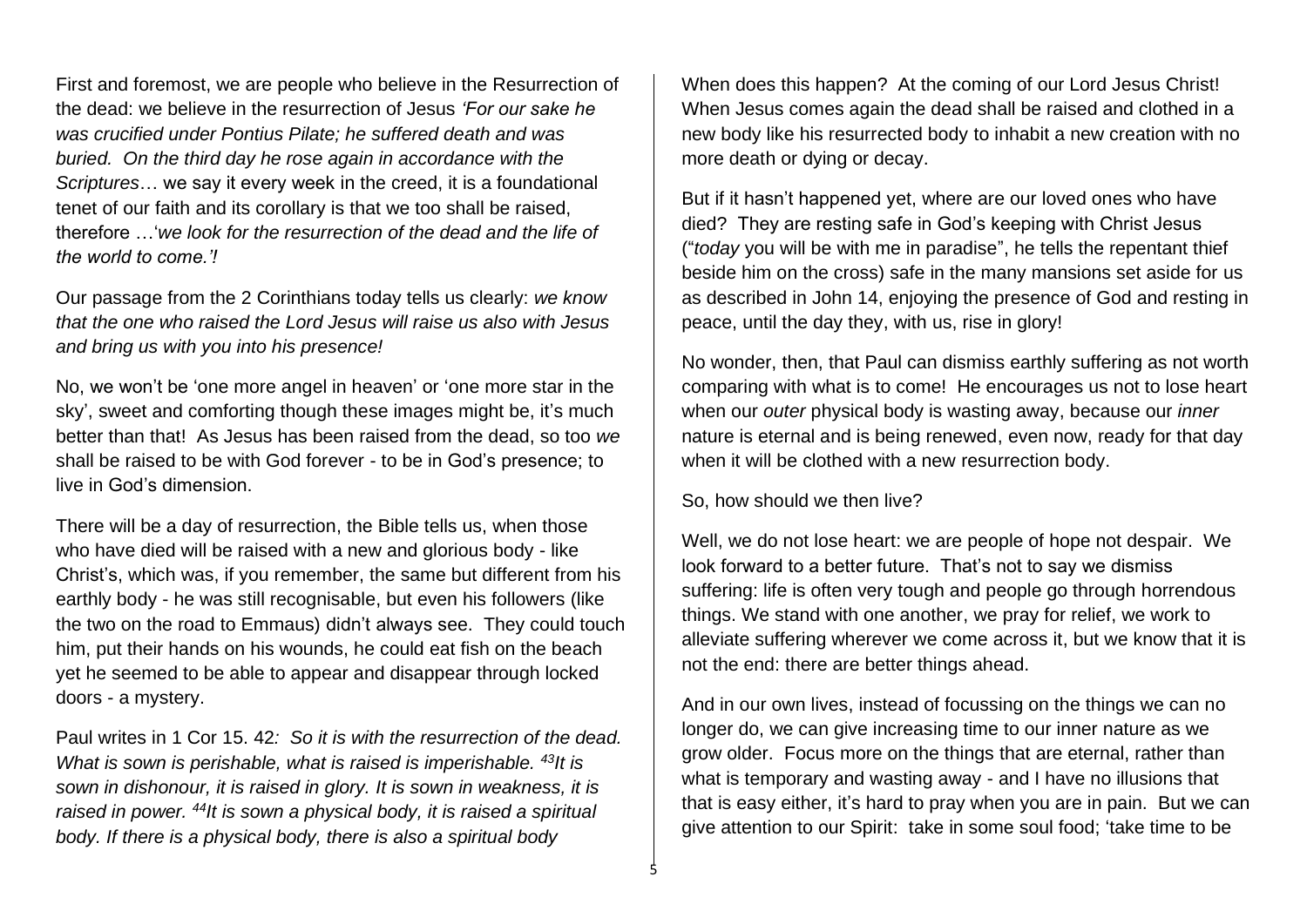holy, speak oft with thy Lord.' as the old hymn says. Can we no longer be as active as we once were? Then let's learn to be prayerwarriors and support the work of God and one-another in prayer.

Above all we have confidence that God who has called us out of darkness into his glorious light, will do what he has promised and bring about his good purposes in our lives and in his world; will hold us in his presence and will raise us to new life with Christ Jesus.



#### **We affirm our faith**

We believe in one God. the Father, the Almighty,

**maker of heaven and earth, of all that is, seen and unseen.**

We believe in Jesus Christ, the only Son of God eternally begotten of the Father, **God from God, Light from Light true God from true God,**

begotten not made, of one being with the Father. **Through him all things were made.**

For us and for our salvation he came down from heaven, was incarnate from the Holy Spirit and the Virgin Mary, and was made man. **For our sake he was crucified under Pontius Pilate; he suffered death and was buried.**

On the third day he rose again in accordance with the Scriptures; **he ascended into heaven and is seated at the right hand of the Father. He will come in glory to judge the living and the dead, and his kingdom will have no end.**

We believe in the Holy Spirit. **the Lord, the giver of life,** who proceeds from the Father and the Son. **With the Father and the Son he is worshipped and glorified.** He has spoken through the prophets.

**We believe in one holy, catholic and apostolic Church.** We acknowledge one baptism for the forgiveness of sins. **We look for the resurrection of the dead, and the life of the world to come. Amen**

6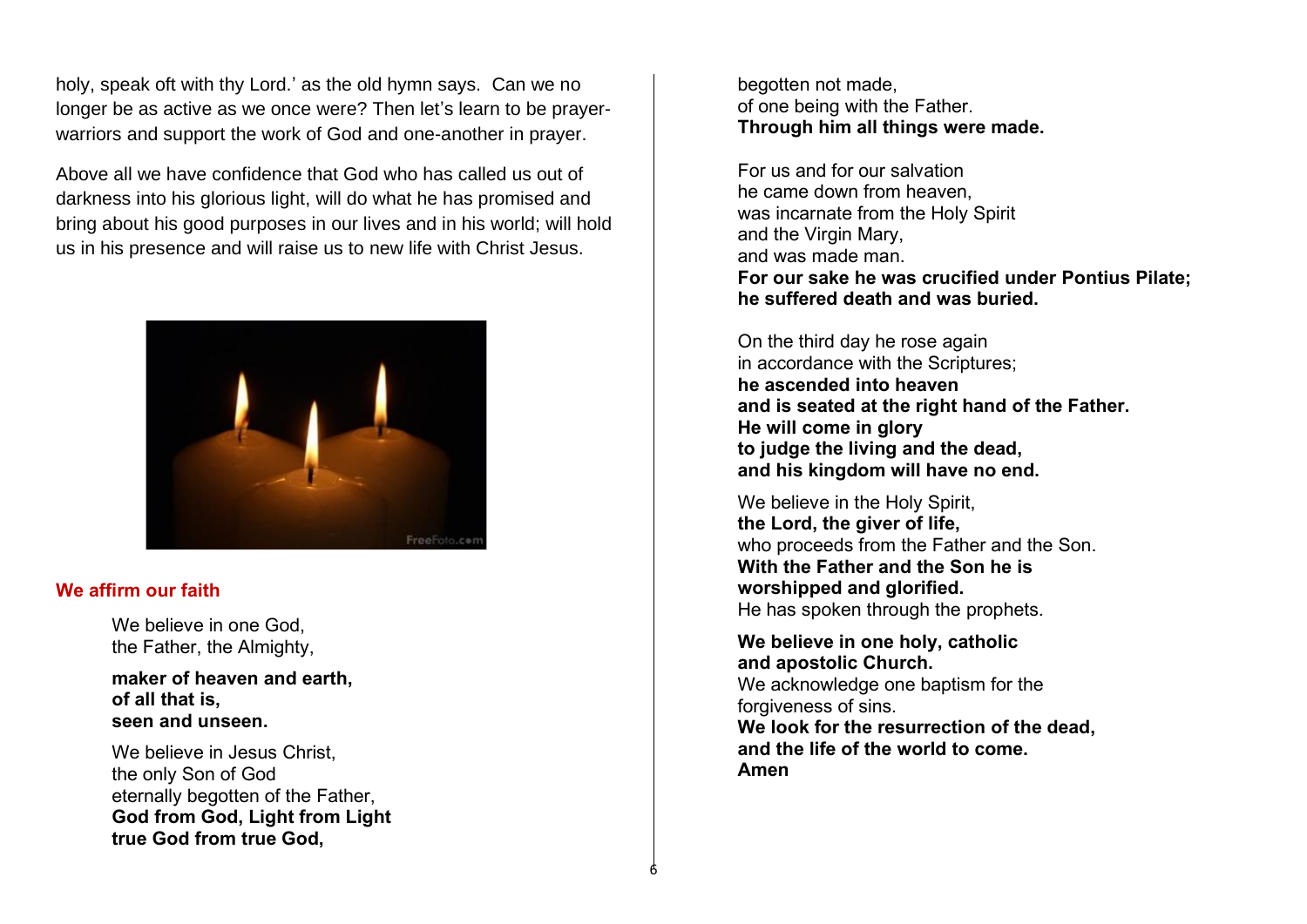#### **Hymn**

Such love, pure as the whitest snow; Such love, weeps for the shame I know; Such love, paying the debt I owe; O Jesus, such love.

Such love, stilling my restlessness; Such love, filling my emptiness; Such love, showing me holiness; O Jesus, such love.

Such love, springs from eternity; Such love, streaming through history; Such love, fountain of life to me; O Jesus, such love.

### **Prayers of intercession**

Let us pray for those who may be born today and bless them in Jesus' name… **The joy of God shine from your face and joy to all who see you; the shield of God surround your head and angels ever guard you.** May every season be good for you and the Prince of Peace give peace to you

Let us pray for those who must work today and bless them in Jesus' name… **God bless you today, the earth beneath your feet, the path on which you tread, the work of hand and mind, the things which you desire.** And when the day is over,

God bless you to your rest.

Let us pray for those who are sick in body mind or spirit today and bless them in Jesus' name… **May the keeping of Christ be round you, may the guarding of God be with you, to possess you, to protect you from danger and from loss.** May the gospel of the God of grace bless you from head to sole.

Let us pray for those who may face death today and bless them in Jesus' name: **May God provide for you all that is needed for body, mind and soul as you face the final journey** May Christ take your soul in his arms and bring you through the balancing time to the dwelling place of peace and make it your home forever.

And let us pray for ourselves and one another… **In the isolation or the busyness of this day grant me a stillness of seeing, O God.**

**In the conflicting voices of my heart grant me a calmness of hearing.**

**Let my seeing and hearing my words and my actions be rooted in a silent certainty of your presence.**

**Let our passions for life and the longings for justice that stir within us be grounded in the experience of your stillness.**